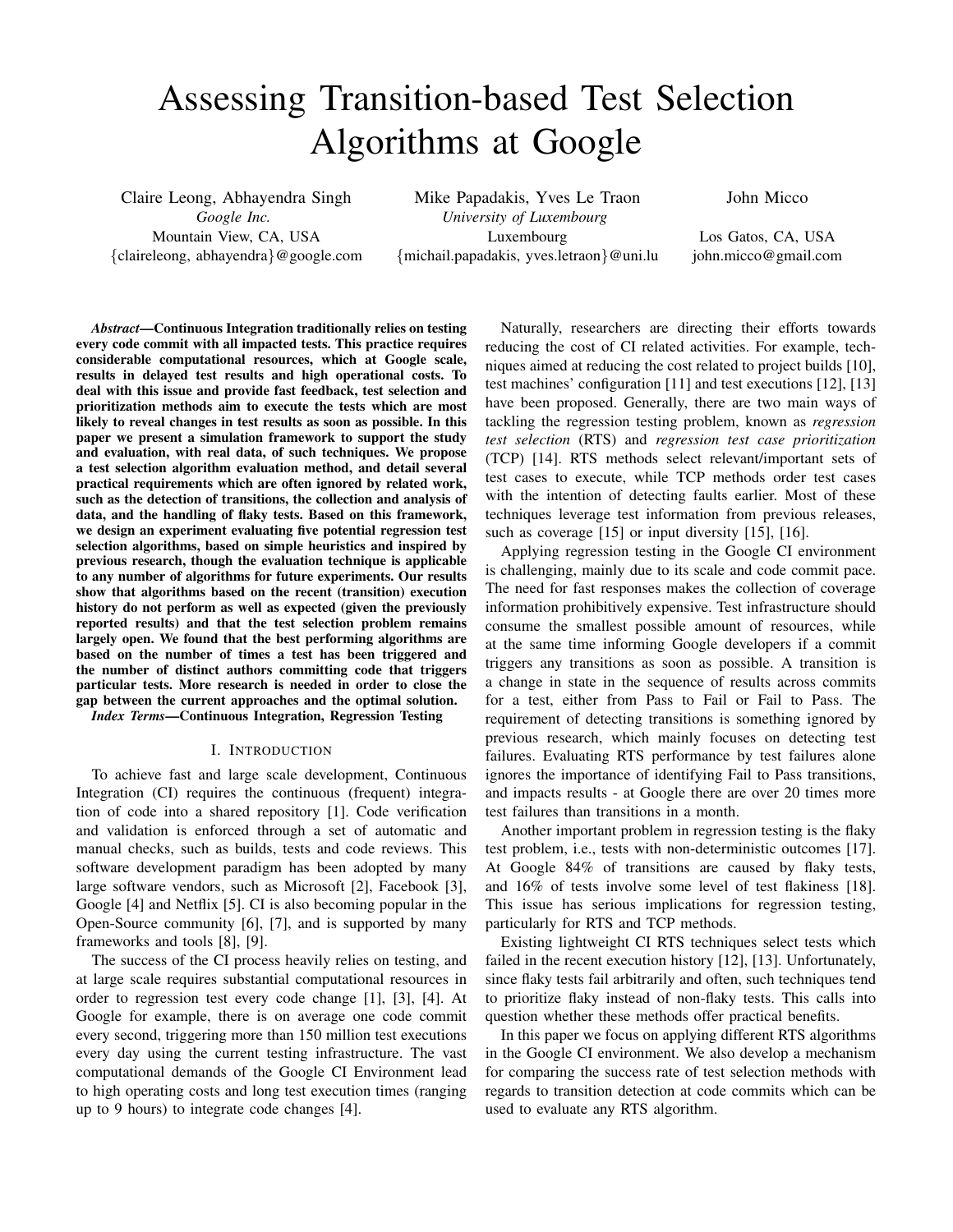This evaluation framework uses the historical sequence of test results to simulate the performance of test selection methods on real data. It accounts for test flakiness by filtering flaky test executions, and evaluates methods by analyzing their ability to schedule test transitions when skipping execution for some percentage of tests at each commit. The framework aims to identify the relative trade-offs between skipping tests (lower cost) and discovering transitions (higher effectiveness) achieved by the techniques studied.

Due to the design of the evaluation, it also assesses the methods' abilities for use in TCP, and as such they could be considered as both RTS and TCP techniques. Because Google's intended use is for RTS (since tests are run in parallel, there is reduced need for TCP) we focus on this aspect of the algorithms and results.

The ultimate goal of our work is to identify signals with strong results which could lead to future research into test selection schemes with relatively accurate trade-offs, and to develop an inexpensive (relative to implementing the algorithms at scale) way to compare algorithm performance before a full implementation.

We evaluate five algorithms using simple heuristics; two based on the recent commits impacting a test (number of affecting commits and number of authors committing affecting code), two based on previous test results (pre-submit outcomes - testing prior to commit - and number of historical transitions), and one based on test characteristics (number of directories shared with modified files).

Our results demonstrate that flaky tests have a significant impact on the evaluation of regression testing techniques, and should be discarded. We show that algorithms based on the recent affecting code commits of a test performed best, outperforming a random method for over 30% of transition commits (commits where a transition occurs) in some cases. Algorithms based on prior testing results (pre-submit history and transition count) show worse performance but still a significant improvement over random selection. Unfortunately, the algorithm based on directory overlap performs similarly to random. Interestingly, the gap between the algorithms' performance and the optimal case is large (up to 90%), indicating a lot of room for improvement.

Overall, we make the following contributions:

- We demonstrate that flaky test transitions have a significant effect on RTS method evaluations in the CI context.
- We identify the requirements for CI-based test evaluations (non-flaky test transition data).
- We developed a fast, lightweight off-line test scheduling evaluation framework.
- We perform a preliminary evaluation of RTS algorithms using the proposed framework.

#### II. GOOGLE'S CONTINUOUS INTEGRATION ENVIRONMENT

The scheduling and execution of tests in Google's CI environment is managed by their Test Automation Platform (TAP). A detailed explanation of TAP can be found in Memon

et al.'s paper on Google testing (Section II) [4]. We briefly outline the salient points here.

At every code commit, TAP is responsible for identifying the set of affected tests - a subset of tests containing all tests possibly impacted by the commit. TAP produces this subset by evaluating whether the code commit modified files in the transitive closure of a test's dependencies. A test in Google's CI context is called a "test target", which is a code unit that can contain several test classes and methods.

Due to the rapid rate of code churn and large size of the test pool, affected targets will not be run at the time of commit, but rather delayed until the next "milestone" is cut. A milestone is a point in time at which all targets affected since the previous milestone will be executed. This allows TAP to skip multiple executions of frequently affected targets between milestones. Milestones are cut at Google as often as allowed by the available resources.

TAP utilizes two stages of testing: pre-submit and postsubmit. Pre-submit testing occurs prior to commit, and is typically limited to targets in the modified code's set of projects. Post-submit testing occurs after commit and considers affected targets across all projects in the shared code repository.

When a test failure is detected in post-submit, TAP performs culprit finding in order to identify the exact commit which caused the failure. As a result, all pass to fail transitions are accurately recorded by TAP.

To mitigate test flakiness at Google, targets returning a fail result will be rerun several times TAP. In addition, Google has developed a flakiness oracle which uses sophisticated analysis of target results and reruns to further identify flaky targets and executions.

This paper evaluates the use of RTS algorithms at Google, to be considered in post-submit testing for commits taking place between milestones. Running a small set of likely transitioning targets at commit time, instead of at the next milestone, would reduce delays in executing tests, and allow Google to further spread out milestones to save resources while still providing signals to developers with low latency.

# III. INFLUENCE OF FLAKY TESTS ON REGRESSION TESTING EVALUATIONS

Flaky tests are a significant source of transitions at Google: in our data over 80% of observed transitions were caused by confirmed flaky results. These flaky transitions create noise in our data as they don't represent a genuine code breakage or fix. Previous work on Google data [12], [13], did not consider test flakiness, with the unfortunate effect of including both genuine and flaky transitions in their evaluations.

To analyze the effects flakiness has on our evaluations, we ran our experiment using both raw and deflaked Google data (using the procedure outlined in Section IV). Figure 1 shows the results of evaluating one of our algorithms (outlined in Section VI-B), with and without flaky executions in the test data. This graph records the percentage of commits where the algorithm skipped targets transitioning at the commit (on the y-axis) for every percentage of tests skipped (on the x-axis).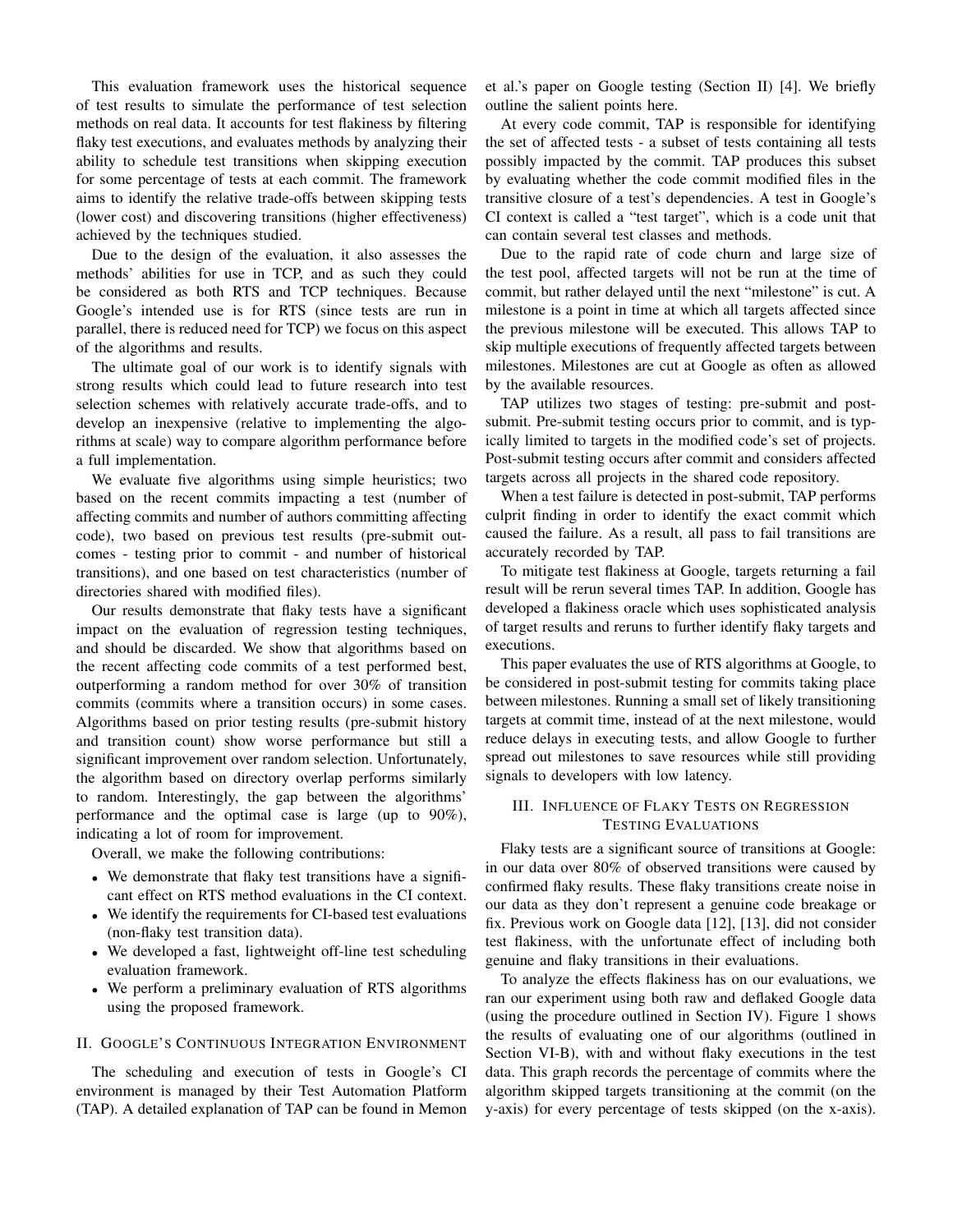

Fig. 1. Performance of the transition count algorithm (Section VI-B), on data with and without flaky executions.

This means that the higher the values we observe, the worse our results are as we want to minimize selections which miss a transition.

From these results we can see that flakiness leads to misleading results, in this case causing the algorithm performance to be significantly underestimated. We observe significantly more commits with transitions for the flaky executions line: the total number (the maximum value in the graph) is 3.8%, in contrast to 1.4% without flaky executions. We can also observe that the two lines follow different trends; selecting with flaky executions has a logarithmic curve, while the non-flaky case is more linear. Thus, any real RTS algorithm would need to have some mechanism for filtering flaky executions to be effective and evaluated successfully.

## IV. DATA COLLECTION

Our experiment uses TAP's pre and post-submit testing records, spanning one month. This dataset included more than 500K commits across over 5.5 million distinct targets, resulting in more than 4 billion target executions. As mentioned, TAP performs culprit finding on Pass to Fail transitions, which is reflected in our dataset - there are more accurate records for this type of transition.

To clean our data of flaky results we used several techniques. We first removed from our data any flaky executions identified by TAP (using reruns). We then removed results identified as flaky by Google's flakiness oracle. Both passes discarded less than 0.01% of the total pool of results.

To further clean the data, we additionally removed obviously flaky behavior from our sample by discarding targets displaying rapid and frequent transitions, which were highly unlikely to be related to real break / fix cycles. After analyzing target transition histories against Google flakiness records, we removed targets showing over 14 transitions in the data. This pass removed 51% of our remaining transitions (96% of which were caused by targets with known previous flaky executions), 0.1% of all targets, and 0.08% of results.



Fig. 2. The sources of transitions in raw test data.

Figure 2 shows the breakdown of transition sources based on these passes. Notably, only 9.8% of our transitions were genuine and remained after we performed the filtering.

#### V. EXPERIMENTAL SETUP

#### *A. Simulation Framework*

Our system uses historical data to simulate the behavior of RTS methods on post-submit testing in Google's CI environment. The system simulates the behavior of the studied methods based on the set of affected targets (as identified by TAP) for each commit. At every commit, the implemented methods return an ordering of the affected target set, which is then used to determine which targets would be skipped when choosing to skip varying percentages of targets (the "skip rate"). The skipped tests (or "skip selection") are then analyzed to find whether transitions were missed at the commit.

In this way we evaluate the methods for use as both RTS and TCP techniques; knowing the performance at a skip rate tells us both how well it would perform when skipping that amount of tests for RTS, as well as the performance of detecting transitions earlier in the remaining un-skipped (i.e. prioritized to run) tests for TCP. The skip rate also allows for a fair comparison between algorithms, as they select the same number of targets at every commit for a given rate.

# *B. Metrics and measurements*

To measure how well the studied methods detect transitions, we define the safety of a target, which is whether skipping the target at an affecting commit would have missed a transition. If skipping the target would not miss a transition we say that skipping the target is *safe* (for this commit). If skipping the target at the commit would definitely miss a transition it is *unsafe* to skip. To determine the safety of skipping targets our framework analyzes the chronological sequence of results for every target at each commit.

Due to Google's milestone mechanism, not all targets have a result at each commit. We assume that there is no transition for a target (so safe to skip) at a commit with unknown results if there is no transition between the preceding and subsequent known results. If the commits with known results immediately before and after indicate a transition, we cannot say at what point the transition took place, as it could have been caused by any of the intervening commits. In this case we set the target at all of these commits to a third state: *maybe unsafe*. Maybe unsafe means that skipping the target at the commit could potentially miss a transition.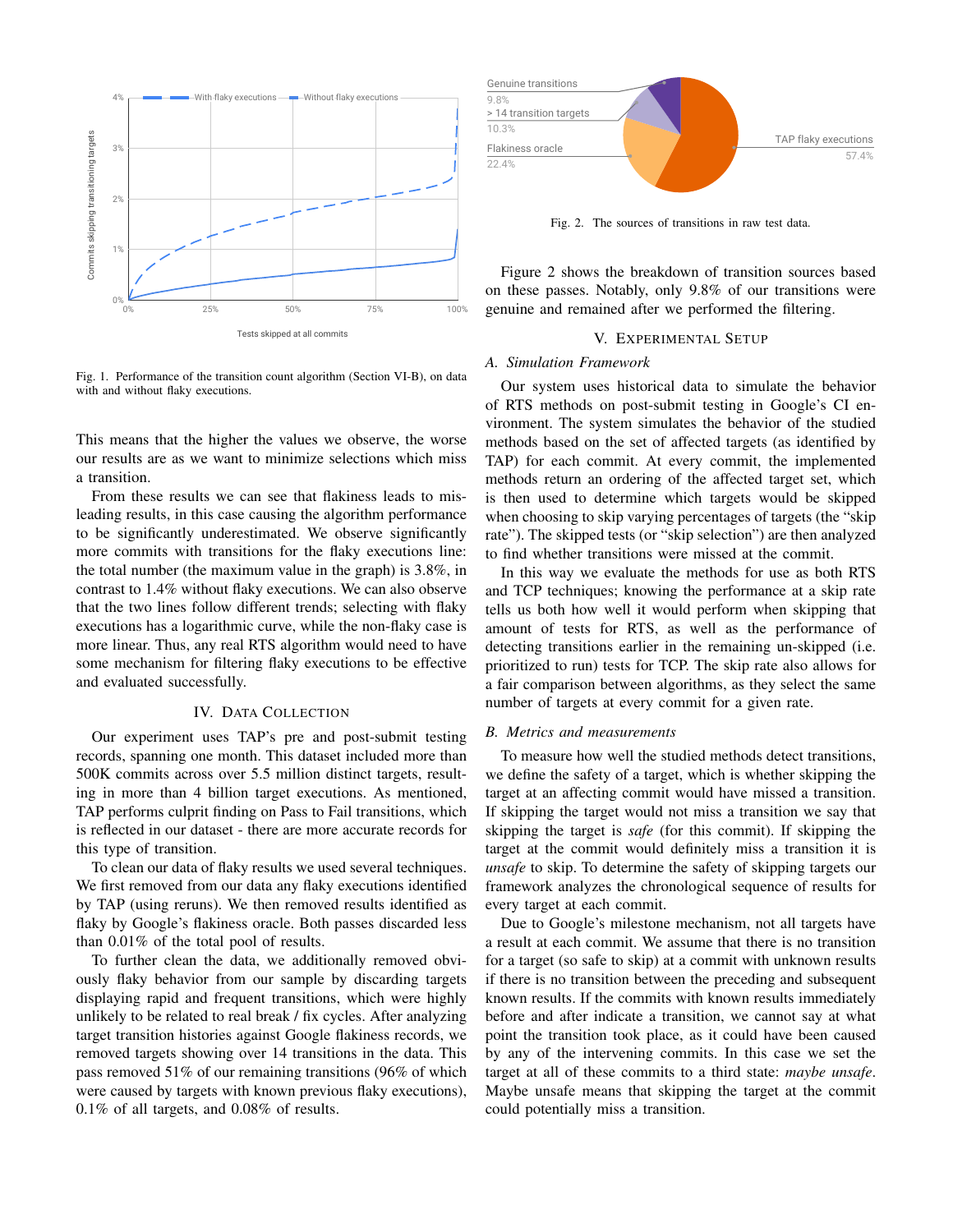

Fig. 3. Sequence of target results and safety across commits

To illustrate these safety states, consider the example sequence of target results in Figure 3. In this example, we have a test target across 7 affecting commits, ordered chronologically. At commit 1, we cannot determine safety without knowing the prior result, so the target at this commit would be removed from our evaluation results. At commit 2, we observe the same result as the previous commit, so consider the target safe to skip. At commit 3, the result differs from the previous commit, so we consider the target unsafe to skip. At commit 4 the target is affected but not run, so we look to the next result at commit 5 and the prior result at commit 3. As they have the same result (Fail) we say that the target is safe to skip at both commit 4 and commit 5. At commit 6, we again have an affected but not run result, but the next commit with a result, 7, has a different result than the previous result at commit 5. Since the transition could have occurred at commit 6 or 7, we say that the target is maybe unsafe to skip for both.

Following on from this, the metric we use to evaluate a skip selection is the safety of the skipped targets. We have two methods for determining the safety of a skip selection, based on the different use cases for RTS algorithms.

If we are interested in identifying all transitioning targets, a commit is safe if it only skips safe to skip targets (and no unsafe or maybe unsafe targets), and thus schedules all transitions. Accordingly, a selection is maybe unsafe if it skipped any maybe unsafe but no unsafe targets, and unsafe if any unsafe targets were skipped. We call this the All formulation of safety - where safe means we found *all* transitioning targets.

This analysis is not necessarily suitable for all practical purposes, as in some cases developers are only concerned with the detection of a transition commit, which can then be rolled back, and are not interested in finding all transitioning targets. To deal with this issue, we propose an alternate formulation of safety where a selection is considered safe so long as it doesn't skip all unsafe (or maybe unsafe) targets, and would thus identify a transition at the commit. We call this the Any formulation of safety - where safe means we found *any* transitioning target.

#### *C. Dependent and Independent variables*

The common independent variable across all results of the studied algorithms is the skip rates considered (from 0- 100%). The dependent variable is the performance of the algorithms, measured by the percentage of commits for which the algorithm made a selection of some safety value.

To explore the impact of other parameters, we examine additional independent variables in each set of results. We consider in our first results the safety value being aggregated: safe, unsafe or maybe unsafe. Next, we examine different techniques for determining the safety of a selection - the Any and All formulations. Finally, we consider the algorithm window size, i.e. the length of time before the commit under evaluation the algorithm will consider when looking through the test execution history. All algorithms which use window sizes were run with windows of length  $\{1, 2, 4, 8, 12, 24, 48,$ 96} hours.

# *D. Technical Implementation*

The simulation framework uses a highly parallelized pipeline, implemented using Google's FlumeJava library [19], which is separated into 2 sub-pipelines.

The first pipeline generates safety data by reading Google historical testing data. The first stage groups testing results by test target, resulting in a mapping from target name to all results for the target. In the second stage, each entry in this table is operated on to determine the safety of skipping each target result, using the technique outlined in Section V-B. Finally, the resulting table is then regrouped by commit and written. The result of this first pipeline is thus a table of commit to each affected target, with the safety of the target at the commit. We run this pipeline separately to allow the second pipeline to operate on this data, rather than needing to re-determine target safety values each time it is run.

The second pipeline simulates an RTS algorithm on this safety table. For each entry in the table, it passes the commit and set of affected targets to an algorithm, which returns the targets sorted according to skip ordering based on its implementation. We then operate on this output at every integer skip rate from 0-100%, taking a sublist of the ordered targets to determine which targets the algorithm "skipped" at each percentage. This sublist is analyzed to determine safety against the safety table, and the skipped target selection safety at that commit and skip rate is written. This output thus has the safety of using the RTS algorithm to skip targets for all commits in our records at all skip rates, which can then be aggregated and analyzed.

#### VI. RTS ALGORITHMS

The goal of our study is to compare several RTS algorithms, based on their ability to schedule the execution of transitioning targets at the code commit causing the transition. We want simple algorithms that are cheap to evaluate at scale and require no expensive code analysis. Our main goal is to develop and utilize a comparison framework and methodology that can ultimately be used to support the development of more complex RTS techniques at Google.

The studied methods implement a function to score a target at a commit, which is then used to sort the affected target list (targets with the same score will be ordered randomly). This list represents the order in which targets will be skipped (low to high scoring targets). The simulator then uses this ordering to determine what is skipped at every skip rate.

For example, at a 50% skip rate it sets the first half of the sorted affected target list as skipped. When we say a target is skipped "after" another target, it means it follows the target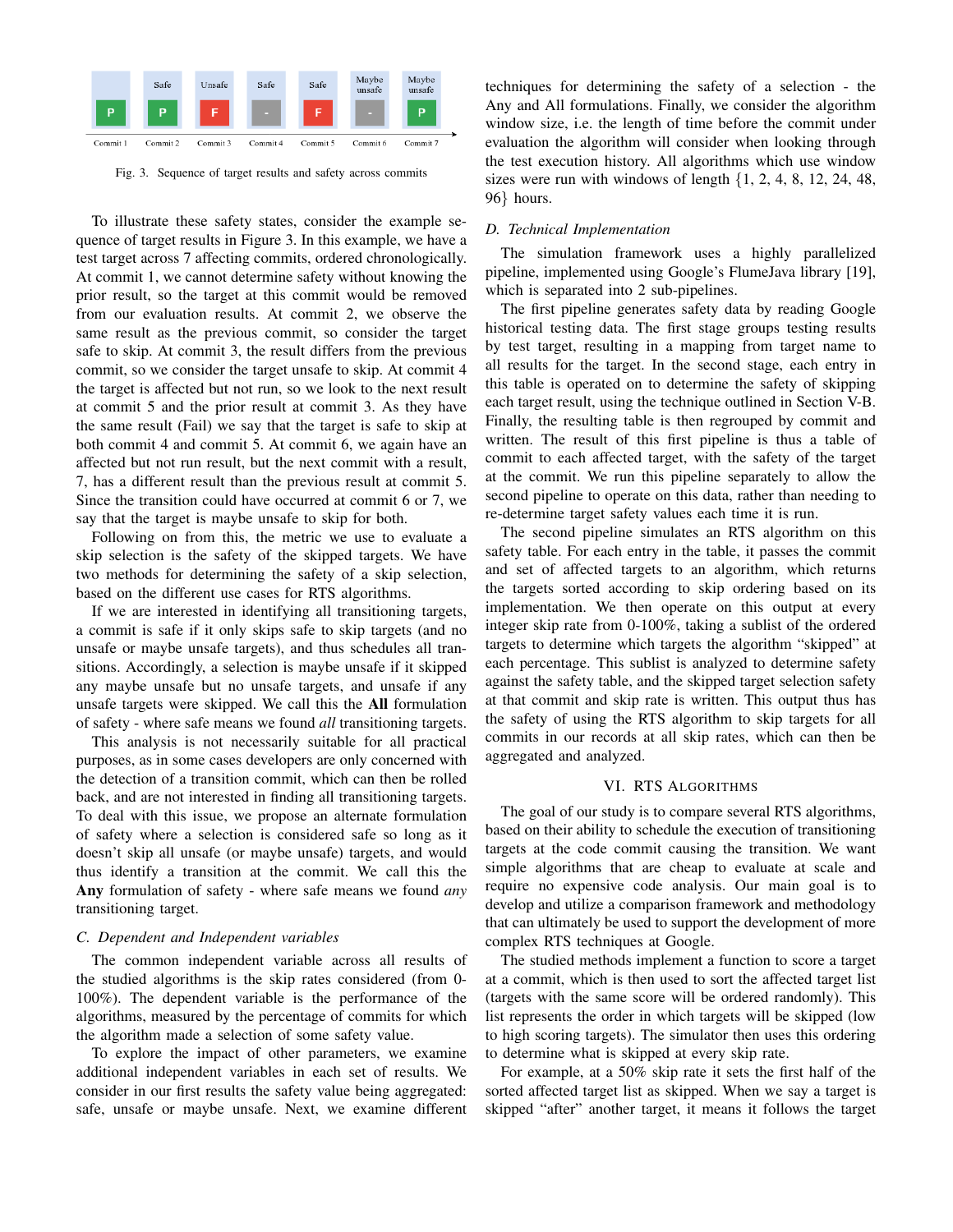in this skip ordering, and thus would not be skipped at lower skip rates that might skip the earlier target.

## *A. Baseline algorithms*

The simplest way to select targets to skip is at random. Although trivial, a random approach gives the average results, giving a natural baseline for experiments.

To identify the boundaries of the examined techniques we consider the optimal and pessimal behavior. The optimal behavior models the best case results (achieved with knowledge of target safety) by skipping all safe to skip targets first, then all maybe unsafe targets and finally all unsafe targets. The pessimal behavior models the worst case performance using the reverse of the optimal order.

## *B. Transition count*

The transition count algorithm is based on the idea that recently transitioning tests are more likely to transition again in the near future. Thus, this approach scores highly targets that transitioned most in their recent execution history. This approach is based on the algorithm introduced by Elbaum et al. [12], which schedules targets which either fail or have no results in prior time windows. We consider this algorithm as it forms the current state-of-the-art, and we believe that previous results from the algorithm were influenced by test flakiness. Intuitively, scheduling frequently failing targets promotes running flaky targets over non-flaky ones, which could significantly skew any algorithm results on raw data. Our analysis leverages the idea of Elbaum et al. and adjusts it to our framework.

Elbaum et al. recorded the results of the targets scheduled by their algorithm at each commit, and used these results when looking for failures or executions at previous commits (in a set failure and execution window). Due to the parallel nature of the framework, we cannot determine algorithm behavior at previous commits. To solve this issue, we model our algorithm's transition detection behavior on Google's milestone mechanism. Before using the algorithm, we simulate our own "milestones" from test result data, set at time intervals separated by a "milestone window" of our choosing. At each milestone, we use the historical record to find the most recent result for all targets prior to the milestone time, and set this as each target's result. If we observe different results to those at the previous milestone for a target, we identify a transition as having occurred at milestone time. The milestone window thus approximates the behavior of an execution window: it allows us to control the sparsity of our transition data as well as setting a guaranteed maximum time between each execution of a target. Since, in our model, milestones would still be part of the new system, we no longer need to force infrequently executed targets to run (the main purpose of an execution window).

Another significant difference from the Elbaum et al. evaluation is that we consider transitions, where Elbaum et al. considered failures. This is because Google developers want to be informed of transitions (i.e. when a target has been broken or fixed by a particular code commit). Therefore we order test targets according to the number of transitions observed at milestones in a set "transition window" before the current affecting commit under consideration. Targets with a higher number of transitions will be skipped after targets with lower.

| Algorithm 1 Target scoring: count algorithms |  |  |  |  |
|----------------------------------------------|--|--|--|--|
|----------------------------------------------|--|--|--|--|

|          | 1: <b>Parameters:</b> Affected targets $T$ , Window $W$ , Events $E$ |
|----------|----------------------------------------------------------------------|
|          | 2: ScoreTarget $(T_i)$                                               |
|          | 3: $count = 0$                                                       |
|          | 4: for $(E_i \in E(T_i))$ do                                         |
|          | 5: if $(TimeSince (E_i) < W)$ then                                   |
|          | 6: $count++$                                                         |
|          | $7:$ end if                                                          |
|          | 8: end for                                                           |
|          | 9: return count                                                      |
| $10: \}$ |                                                                      |

#### *C. Affected count*

The affected count algorithm uses the count of times a target has been affected in a prior "affected window" to score targets. At a commit, affected targets with a low count of recent times affected will be skipped before targets with higher counts.

The idea behind this algorithm is that recent frequently affected targets test code that is under active, vigorous development. These tests should be more likely to transition than those which are affected infrequently.

In a previous survey of Google testing, Memon et al. [4] found that files which are modified frequently are more likely to cause test transitions at their commits. In order to keep our algorithm lightweight and free of analysis of code changes we do not consider how frequently the code files are modified. However, at Google changing the same file at different commits will trigger the same tests. As a result, targets which test frequently modified code are frequently affected.

Frequently affected targets are tests that exercise a much larger portion of code than non-frequently affected ones. This is because these tests have a higher chance of being triggered by arbitrary changes than tests exercising lower portions of code. Selecting relevant tests exercising much larger portions of code are of value, as shown by previous research [15], [20].

#### *D. Author count*

The author count algorithm is a refinement on the affected count algorithm, which considers the count of distinct authors which have committed a change affecting the target recently.

Memon et al. [4] found that modifying files which have been changed by a larger number of distinct developers are more likely to cause breakages. Similarly to the affected count algorithm, looking at the authors causing a target to become affected should approximate the same behavior.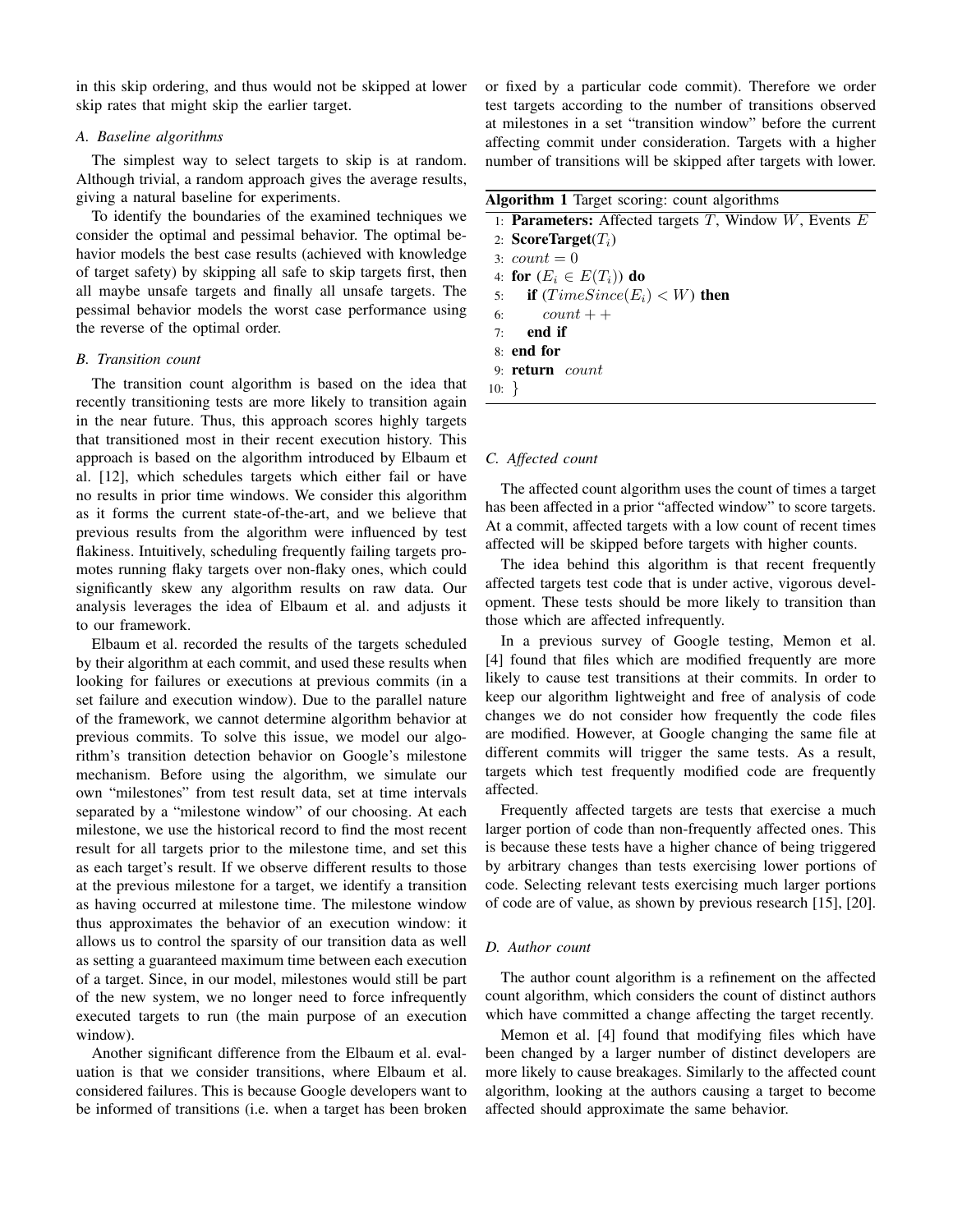# *E. Pre-submit history*

Logically, any non-flaky target that was run in pre-submit immediately prior to submission should have the same result in post-submit, as the same code instance is tested in both cases. This means we should be able to skip the execution of targets which were already run in pre-submit.

Using this idea, we use the pre-submit testing results to score affected targets in post-submit. When ordering the set of post-submit affected targets, we choose to first skip any targets which were skipped in pre-submit, as they presumably are still safe to skip in post-submit. Tests in TAP pre-submit may be skipped for a number of reasons and will usually be skipped in post-submit for the same reason.

The next set of targets to be skipped are those run in presubmit, which had no transition when compared to the last known post-submit result for the target. Third, any targets which were not set as affected in pre-submit due to being outside the commit's projects will be skipped. Finally, those targets run in pre-submit which showed a transition when compared to the previous post-submit result are skipped.

Not all commits in post-submit have test results in presubmit for a number of reasons. In this case, since we have no signals with which to score the targets, the ordering will be random. This occurred for 39% of our commits.

Algorithm 2 Target scoring: pre-submit history algorithm

```
1: Parameters: Affected targets T, Pre-submit results P2: ScoreTarget(T_i)3: if (P(T_i)) == SKIPPED) then
4: return 1
5: end if
6: if (P(T_i) == \text{NO TRANSITION}) then
7: return 2
8: end if
9: if (P(T_i)) == NOT AFFECTED) then
10: return 3
11: end if
12: if (P(T_i)) == TRANSITION) then
13: return 4
14: end if
15: }
```
# *F. Shared directories*

To score targets, the shared directory algorithm uses the number of directories in the prefix common to both the affected target's name and the modified file paths from the commit. The precise score we used was the number of shared directories over the total number of directories in the target + modified file path. For this metric, the lowest score is 0, where there are no common directories, and the highest is 0.5, when all directories are common. For a target, we took the highest score when compared with all modified file paths, i.e. the score using the modified file the target should be closest to in the directory structure. Targets with a low shared directory count will be skipped before those with a higher score.

The intuition for this algorithm is that targets closer in the repository should be more relevant to the modified code, and thus would be more likely to be testing code changes and more likely to transition.

It is also more likely that tests closer in the directory structure will be closer to modified files in the dependency graph. Dependency distance has already been shown to be an indicator of test failure at Google [4]. However, calculating dependency distance is too computationally expensive for consideration in this experiment.

| Algorithm 3 Target scoring: shared directories algorithm |  |  |  |
|----------------------------------------------------------|--|--|--|
|                                                          |  |  |  |

|             | <b>Algorithm 5</b> Target scoring: snared directories algorithm |
|-------------|-----------------------------------------------------------------|
|             | 1: <b>Parameters:</b> Affected targets $T$ , Modified files $M$ |
|             | 2: ScoreTarget $(T_i)$                                          |
|             | $3: bestScore = 0$                                              |
|             | 4: for $(M_i \in M)$ do                                         |
| 5:          | $score = CommonFilePrefixDirLength(M_i, T_i)$                   |
|             | $/(NumDirs(T_i) + NumDirs(M_i))$                                |
|             | 6: if $(score > bestScore)$ then                                |
| 7:          | $bestScore = score$                                             |
| 8:          | end if                                                          |
|             | $9:$ end for                                                    |
|             | 10: <b>return</b> bestScore                                     |
| $11: \; \;$ |                                                                 |
|             |                                                                 |

# VII. RESEARCH QUESTIONS

Our first aim is to investigate the relative performance of RTS algorithms in the Google CI environment. Therefore, a natural question to ask is:

RQ1: *What is the relative performance of the examined algorithms when evaluated for safety (safe, maybe unsafe, unsafe)?*

In this RQ we evaluate the extent to which the algorithms schedule all non-flaky test transitions. This formulation demonstrates the conservative ability of the methods with regards to all triggered targets.

However, in practice it is possible that commits cause multiple targets to transition. In many cases engineers only need the information that their commit caused a transition and not the information about all transitions caused.

We can thus alternatively consider a selection as safe if we schedule any of the transitioning targets for a particular commit (thus identifying the commit as a transition commit). This leads us to our second RQ:

# RQ2: *What is the performance in relation to safety metric formulation (any vs all)?*

Having evaluated the relative performance of the approaches we turn to investigating their sensitivity with respect to the amount of data (i.e. length of time windows) we use as input. Therefore we ask:

RQ3: *What is the performance of the approaches in relation to window size?*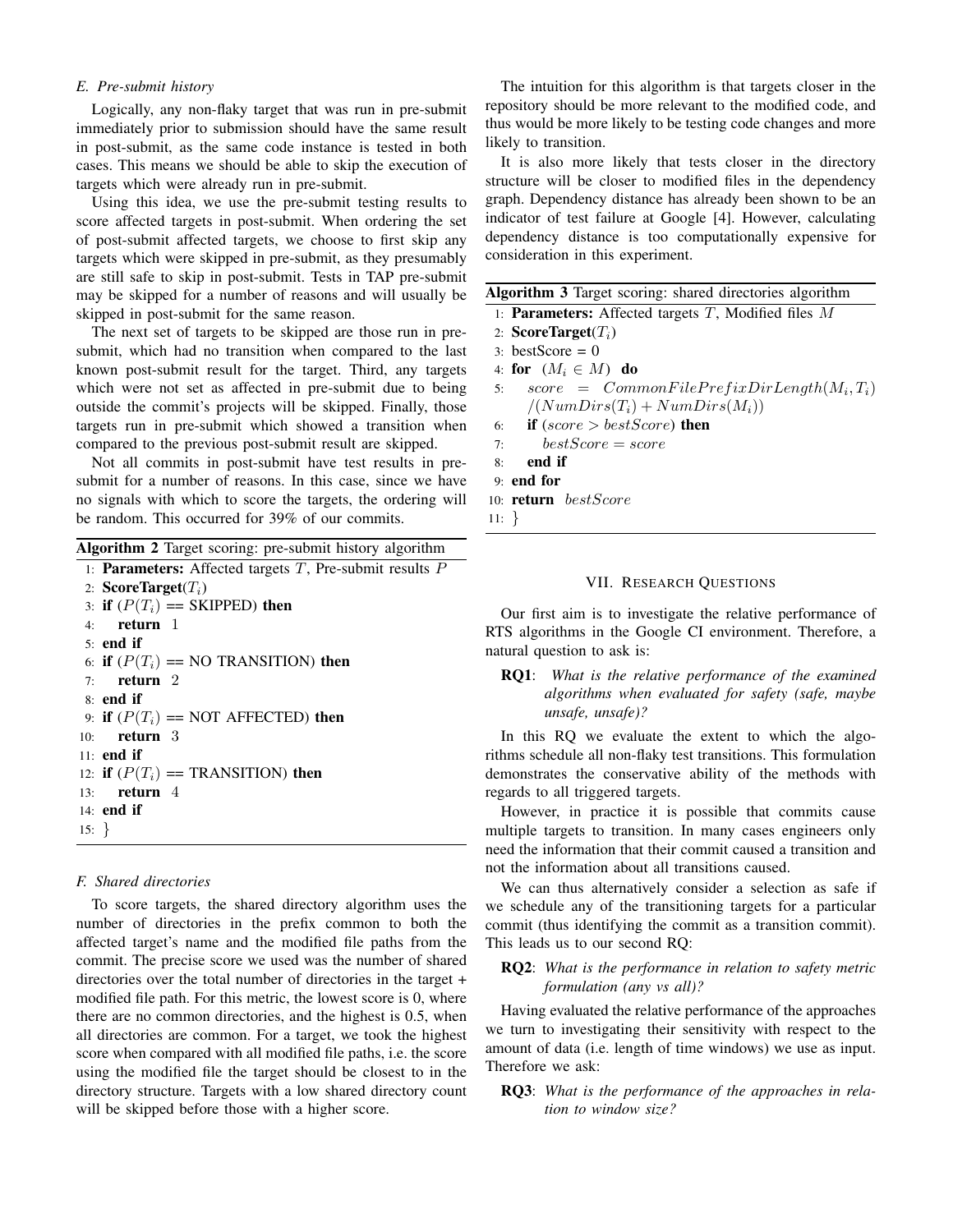#### VIII. RESULTS

# *A. RQ1 relative performance with respect to safety*

*1) Safe results:* Figure 4 depicts the results when aggregating the transition commits (commits which could find a transition by executing affected targets, i.e., with unsafe or maybe unsafe affected targets) with safe skip selections. The skip rate on the x-axis represents the percentage of tests skipped at every commit, which impacts the percentage of transition commits where a safe skip selection occurred on the y-axis. A higher value indicates a better result (more commits with a safe skip selection). All algorithm parameters (window sizes) have been set to produce the optimal observed algorithm performance.

Transition commits make up only 8.3% of all commits in the data, but since safety can be varied only at these commits we solely focus on them. Accordingly, the remaining 91.7% of our commits have all safe targets which don't transition at the commit - implying that we could skip testing at these commits completely and never miss a transition.

From these results we can observe that the random algorithm has nonlinear behavior. This can be explained by the probability distribution of making safe selections. Consider, for example, selecting  $k$  targets at a commit with  $N$  affected targets, among which  $n$  are safe to skip. The number of ways to make a safe selection is the number of ways to select  $k$ targets out of the *n* safe targets - *n* choose  $k$ . Similarly, the number of possible ways to make any selection of size  $k$  is  $N$ choose  $k$ . Thus, the probability  $P$  of making a safe selection can be calculated as following:

$$
P(\text{select k safely}) = \frac{\binom{n}{k}}{\binom{N}{k}}
$$

This binomial probability distribution results in random performing in the non-linear curve shown in the results.

The shared directory algorithm shows poor performance, indistinguishable from random. This is likely due to the fact that it selects tests used during pre-submit testing (which are less likely to transition in post-submit). As tests run in presubmit are in the same projects as the modified code files, they are likely to be close in the directory structure, and thus selected by the shared directory algorithm. This result is in accordance with the observations made by Memon et al. [4] who found that dependency distances of 5-10 are most likely to transition, indicating that the closest tests are in fact not likely to transition. Transition commits make up only 8.3% of all commits in the result of the commits of commits and the commits have the state in the commits of original to the commits have the state in the commits only the remaining 91.7% o

pre-submit history and transition count show a small improvement over random, but with similar overall shapes. The pre-submit history is better than transition count at lower rates, while transition count performs better at skip rates above 82%. This indicates that pre-submit is better at skipping safe targets first, while transition count is better at skipping unsafe targets last. One explanation for the disappointing result for the presubmit history and transition count algorithms is that they have very sparse input data to use when scoring targets. Only 61%



Fig. 4. Algorithm performance in making safe skip selections at commits with transitions

had any targets with non-zero transition counts (with a 48 hour transition window). The commits with inputs had, on average only 63% of targets with pre-submit results, and 5.6% with non-zero transition count targets. As a result, there is a lot of randomness in the selection order for these algorithms, caused by the high number of target score collisions at commits with small or no input. Additionally, the median number of transitions for a transitioning target is 2, so a majority of these targets only transition once or twice. The transition count algorithm would not be very effective at scheduling these low transition count targets. Nevertheless, both pre-submit and transition count provide clear signals that they improve performance over random when scheduling tests.

Author count is the most effective algorithm, with a slight improvement over affected count. Both do significantly better than random, with a much more linear curve. This is consistent with the previously mentioned findings motivating the algorithms. Additionally, tests are affected very frequently at Google, so for these algorithms there are non-zero inputs for all targets, and scores are more or less evenly distributed over the range of values, resulting in a small degree of randomness in selections.

*2) Unsafe Results:* Figure 5 depicts the results when aggregating the unsafe commits (commits with unsafe targets) which have unsafe skip selections at different skip rates. Here a lower value indicates a better result (less commits with unsafe selections). Interestingly, we observe different behavior than in the safe results. This can be partially explained by the small amount of data that belongs to this category, as commits with unsafe affected targets only make up 1.4% of all commits.

Transition count is the clear winner here indicating that targets which have transitioned in the recent past are more likely to have future unsafe transitions than the other algorithms. It is unclear why the transition count algorithm works so much better for unsafe results, and requires further investigation.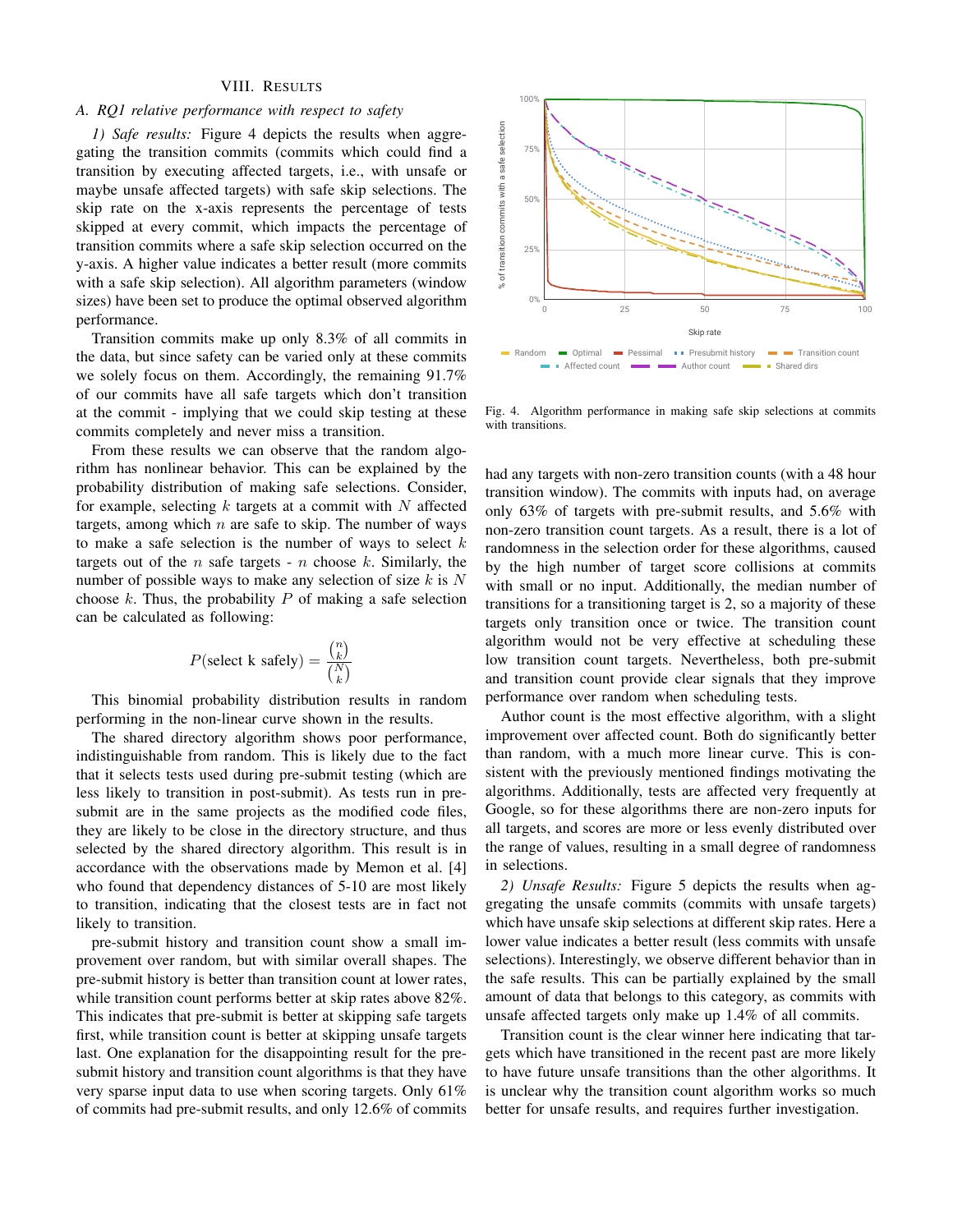

Fig. 5. Algorithm performance in making unsafe skip selections at commits with unsafe targets.

Our other algorithms are much closer in performance here than in the safe results , but show a similar ordering of performances.

*3) Maybe Unsafe Results:* Figure 6 depicts the results when aggregating the maybe unsafe commits (commits with maybe unsafe but no unsafe targets) which have maybe unsafe skip selections at different skip rates. These maybe unsafe commits make up 6.9% of all commits, substantially more commits than the unsafe commits (1.4%) previously discussed.

Unfortunately, these results are an overestimation, as only one in each group of maybe unsafe commits at a transition is unsafe. In our data, the median number of maybe unsafe commits at a transition was 11, and the mean value 34.55.

Nevertheless, what we observe is that author and affected count algorithms are the most effective. The intuitive explanation is that because these algorithms prioritize running targets with many recently affected commits, they are likely to have some number or affected but not run commits between any transitions in the targets they run. Being frequently affected also means that for any maybe unsafe transitions they run, there will be a large number of maybe unsafe commits for the targets in between the commits with results that will be run.

The pre-submit history and shared directory performance is consistent with their ordering in safe and unsafe results, however transition count performs significantly worse than in the unsafe results.

*4) General Outcomes:* The results for the shared directory algorithm are uniformly indistinguishable to random, and give no benefit. All other algorithms outperform random but with varying performances. The pre-submit history algorithm is clearly an indicator of transitions, but is either similar to or worse than both the affected count and author count algorithms in all safety cases. Our author count algorithm, followed closely by affected count, performed by far the best in safe and maybe unsafe cases.



Fig. 6. Algorithm performance in making maybe unsafe skip selections at commits with maybe unsafe targets.

Interestingly, the transition count algorithm performs the same as random for maybe unsafe, but much better than other algorithms when considering unsafe commits. Why this inconsistency in results occurs is unclear, but it does indicate which algorithms would perform better in each type of CI environment. For an environment where we know exact transitions and have results at every commit, we would expect results similar to the unsafe case which only considers commits where we know the exact transition triggering commit. For this environment we would expect the transition count algorithm to perform best. For an environment like Google, where we do not schedule all targets and there is thus some ambiguity in which commit precisely caused a transition, we would value running the target at any of the intervening commits and thus expect performance similar to a combination of maybe unsafe and unsafe, for which we would expect the author and affected counts to win (as there are substantially more maybe unsafe than unsafe commits).

#### *B. RQ2 relative performance with any transition*

Our analysis up to this point has considered safety with respect to all transitions caused by a commit - the All formulation of safety, where safe means scheduling all unsafe targets. As discussed, this analysis is not appropriate for purposes where we want to find transitioning commits rather than targets, resulting in the development of the any formulation of safety, where safe means scheduling any unsafe target.

Figure 7 presents the safe Any formulation results. The results are consistent with those we obtained for the all formulation case, i.e., 4, with the author and affected count algorithms the most effective, and the shared directory the least effective. There is a shift of the curves towards the optimal behavior (as expected), which makes the differences between the methods smaller, but this does not seem to change any of the already observed trends.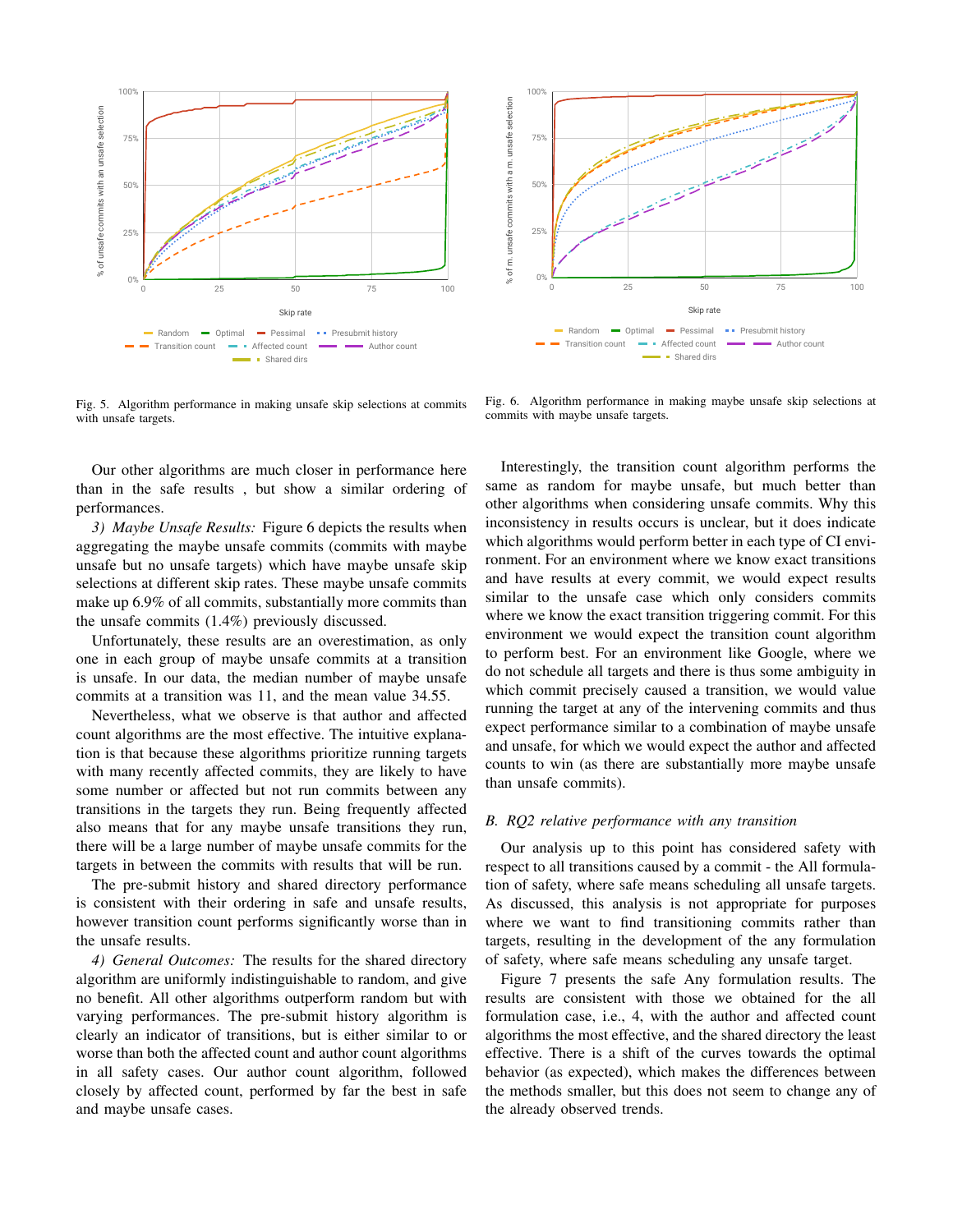

Fig. 7. Algorithm performance in making safe skip selections at transition commits, when using the "Any" formulation to evaluate safety.



Fig. 8. Algorithm performance in making safe skip selections at a 50% skip rate, varying the size of the algorithm windows.

#### *C. RQ3 sensitivity to time window*

To investigate the sensitivity of the algorithms to the time windows we used, we experimented with different window sizes. Figure 8 shows our results with respect to safe skip selections at a fixed 50% skip rate.

We observe that the affected and author count algorithms perform best with a 4 hour window, indicating after this period the frequently affected targets begin to change and the old data becomes stale, worsening performance.

For the transition count algorithm, performance peaks at a 48 hour transition window. The milestone window leads to worse performance with each increase from 1 hour. This behavior is to be expected, as at higher transition windows we have more transition data, and with more frequent milestones we find more transitions. However smaller milestone windows require more test executions and have a higher compute cost.

Of course different windows involve different amounts of data to be stored. Nevertheless, at the optimal identified cases the amount of data to be stored should not cause any problems.

#### IX. THREATS TO VALIDITY

One issue with our data is that, due to milestone scheduling, TAP doesn't run tests at every affecting commit. As a result, a large number of our commits have targets with an unknown status - in only 23% of cases affected targets had a definitive (Pass / Fail) result. Thus, we make simplifying assumptions to evaluate the target's safety at commits with no result, as outlined in section V-B.

There is a possibility that the data is impacted by target flakiness despite our filtering techniques. There is also a risk that we have removed genuine transitions by removing targets with more than 14 transitions. We developed these flakiness filtering techniques to minimize the risk of removing genuine transitions while allowing us to remove highly flaky targets. We only remove a very small fraction of targets during this process (0.1%). Window size (hrs)

It possible that these results will not be generalizable to other testing pools and CI environments. Google's TAP has several distinctive features such as milestone scheduling and using pre-submit and post-submit testing, and Google's repository has a uniquely huge test pool and extremely rapid rate of code change. This could lead to changes in the results when compared to more traditional, simple CI environments and test automation methods.

Finally, there is a potential threat that undetected errors in data collection, evaluation system, or algorithm implementations we developed could influence the results.

#### X. RELATED WORK

There is a large body of research investigating all aspects of regression testing [14]. Most work in this area explicitly targets the regression test selection [21], [22] and prioritization [15], [20] problems for traditional release-based software development. Here we briefly discuss work related to CI-based regression testing.

Elbaum et al. [12] introduced a CI-based prioritization method at Google, using test results in recent execution history as a signal. As previously discussed, Elbaum et al. prioritizes targets that either failed or have no execution in a dynamic execution window. We examined this method, adapted to suit our framework (the transition count algorithm).

Liang et al. [13], [23] showed that prioritizing commits instead of individual targets provides opportunities for significant execution improvements. Unfortunately, performing such an analysis in Google is complicated and difficult, as it requires redesigning the CI environment and dealing with code dependencies. Nevertheless, such a scheme provides promising avenues for future research.

Busjaeger and Xie [24] and Marijan et al. [25], respectively, suggested prioritizing tests based on several characteristics of the affected tests (coverage, execution similarity, content similarity, failure history, test age) and based on test failures encountered in the recent execution history. Again, our